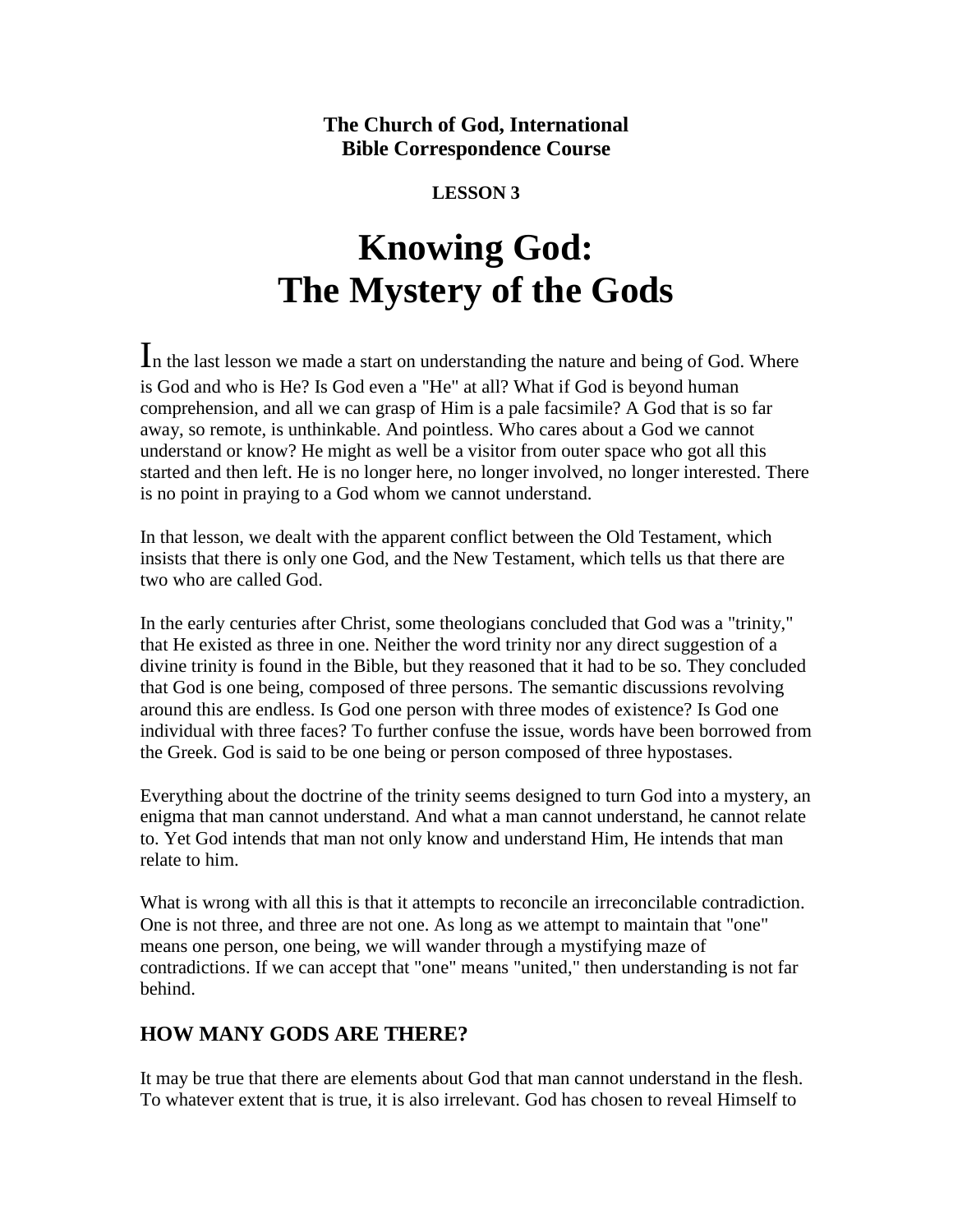man in terms that man can understand. God is Father and Son, a family relationship familiar to us all. He has chosen to tell us that Father and Son are "one" in the sense that they are united. This is no mystery. God also ordained that husband and wife, another family relationship, should remain two perons while united as "one flesh" (Genesis 2:24).

Another response to the conflict was to conclude that God is a kind of being of which one is supreme. When we read about the "one true God," we are reading about that One who is supreme-God the Father.

Still another version concludes that God is a family, with a Father who is above all, a Son who is subject to the Father, and with many more sons to come. When God says through Isaiah, "This saith Jehovah the King of Israel, and his redeemer, Jehovah of hosts; I am the first, and I am the last, and beside me there is no God" (Isaiah 44:6), He is speaking as God the Father. When he says, "Beside me there is no Elohim," he is saying that there is no elohim who is His equal, for in fact there are other elohim. A Psalm will serve to illustrate.

## **Psalm 82:1-6**

1. Who does God judge? Note: The word for "God" and "gods" is, in both cases, *elohim*. 2. Are "children of the Most High" called "gods" (*elohim)*? 3. Is it possible for "gods" to die like men? 4. How is it possible for elohim to "inherit all nations"? Doesn't one inherit something from another?

#### **John 10:22-38; Psalm 82**

5. What was the provocation that led the Jews to attempt to stone Christ?

6. Of all that Jesus said, what led the Jews to accuse him of blasphemy?

7. Did they conclude from what He said that Jesus was claiming to be God?

8. The defense raised by Jesus cited the 82nd Psalm. How did He understand the word elohim from the psalm?

Note: it seems that to claim to be the Son of God is to claim to be the same kind ofbeing as God--i.e. to be God. Otherwise, it is hard to see how the charge of blasphemy could be raised.

9. Was there, then, any conflict in Christ's mind that God could be one and without parallel, and yet there could be others who are also called "god"?

We are going to see that God is a family. God is also a kind of being. We will see that both Father and Son are of the same kind, and share the same name--as fathers and sons commonly do. But we will be surprised when we study man's encounters with God. Of all man's Old Testament interactions with God, no man ever saw the Father, or heard His voice.

# **THE OLD TESTAMENT GOD**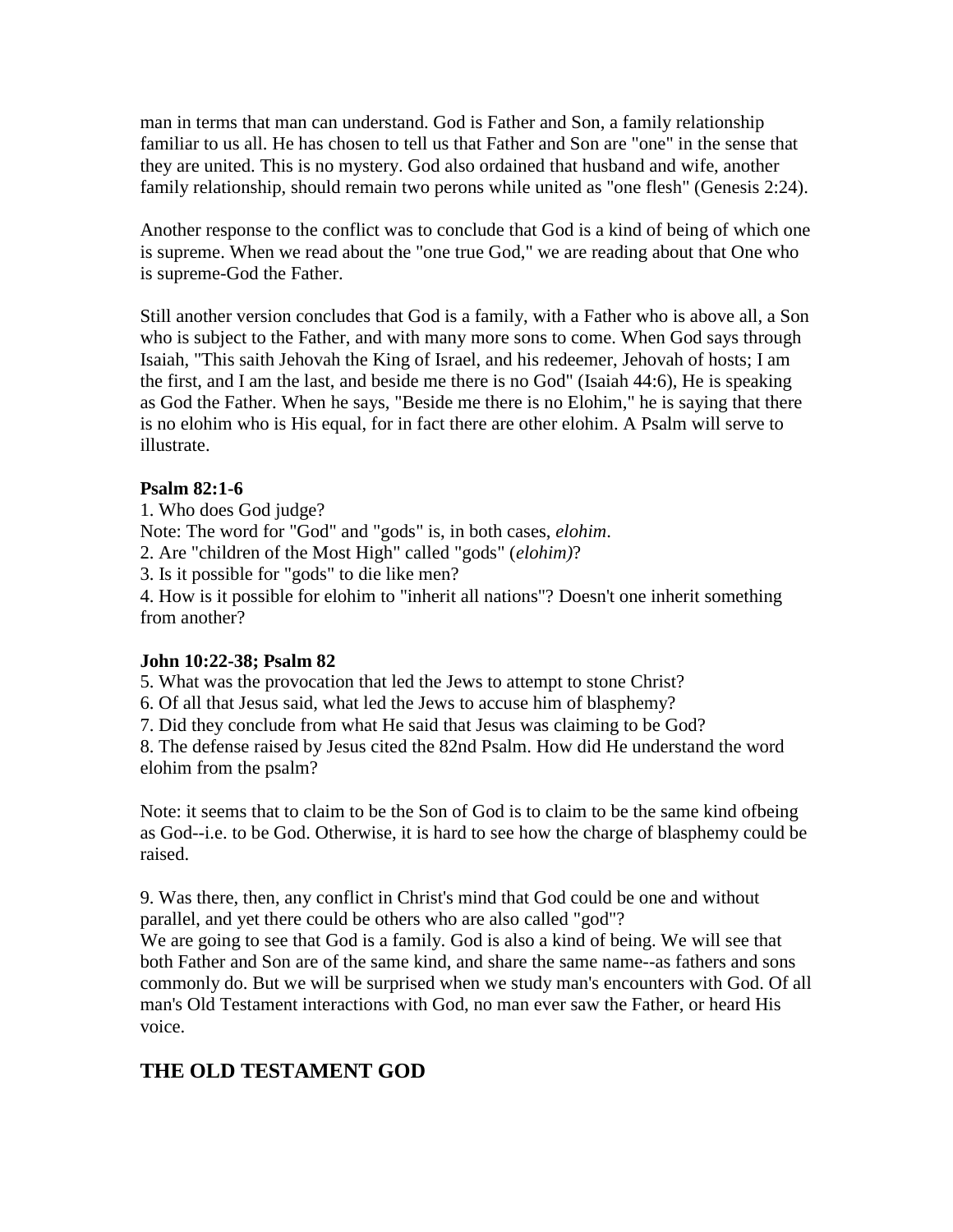Here is where we must deal with an old assumption about God. We have long become accustomed to looking at things in a certain way, so this may prove disconcerting. First, did man encounter God in the Old Testament?

## **Exodus33:1-23**

10. Who did Moses meet and talk to when he entered the Tabernacle? Note: Remember that LORD in capital letters is for the Hebrew YHVH, or Jehovah.

11. Was God hidden when He talked to Moses? (verse 11)

12. What kind of relationship existed between Jehovah and Moses?

13. Was it possible for a man to see the face of God and live?

14. How, then, was Moses able to see Him?

Note: There is a strange conflict in this passage. First, we are told that Moses talked to God face to face. Then, Moses is told that no man can see God's face and live. This may explain the presence of the cloud at the door of the Tabernacle. Moses spoke to God face to face, but God was obscured from view by the cloud.

## **Genesis 32:24-30**

15. With whom did Jacob wrestle all night?

16. Why was Jacob's name changed?

17. Is Jacob said to have prevailed with God?

18. Whom did Jacob say he had seen face to face?

19. Did he think it unusual that a man could see God and live?

# **HAS MAN SEEN GOD?**

Now all this might not pose a problem except for some important passages that, on the surface, seem to tell us something quite different. There are still more passages from the Old Testament that tell us man has seen God. Then, there are the following passages to consider:

20. According to John, when and under what circumstances has man seen God? (John 1:18)

21. Is "the One who has not been seen" the Father or the Son?

22. How is this God revealed or "declared" to man?

23. Whom did Jesus say had been able to see the Father? (John 6:45,46; see also John 5:37)

24. Is there One whom no man can approach or see? (I Timothy 6:13-16)

If no man could see or approach the Father, how could anyone come to know anything about Him? (Matthew 11:27)

## **Genesis 18:1-33**

25. Who appeared to Abraham in this passage? Who was with Him?

26. Who was it that promised a child to Abraham and Sarah, and then rebuked Sarah for laughing? (verse 13)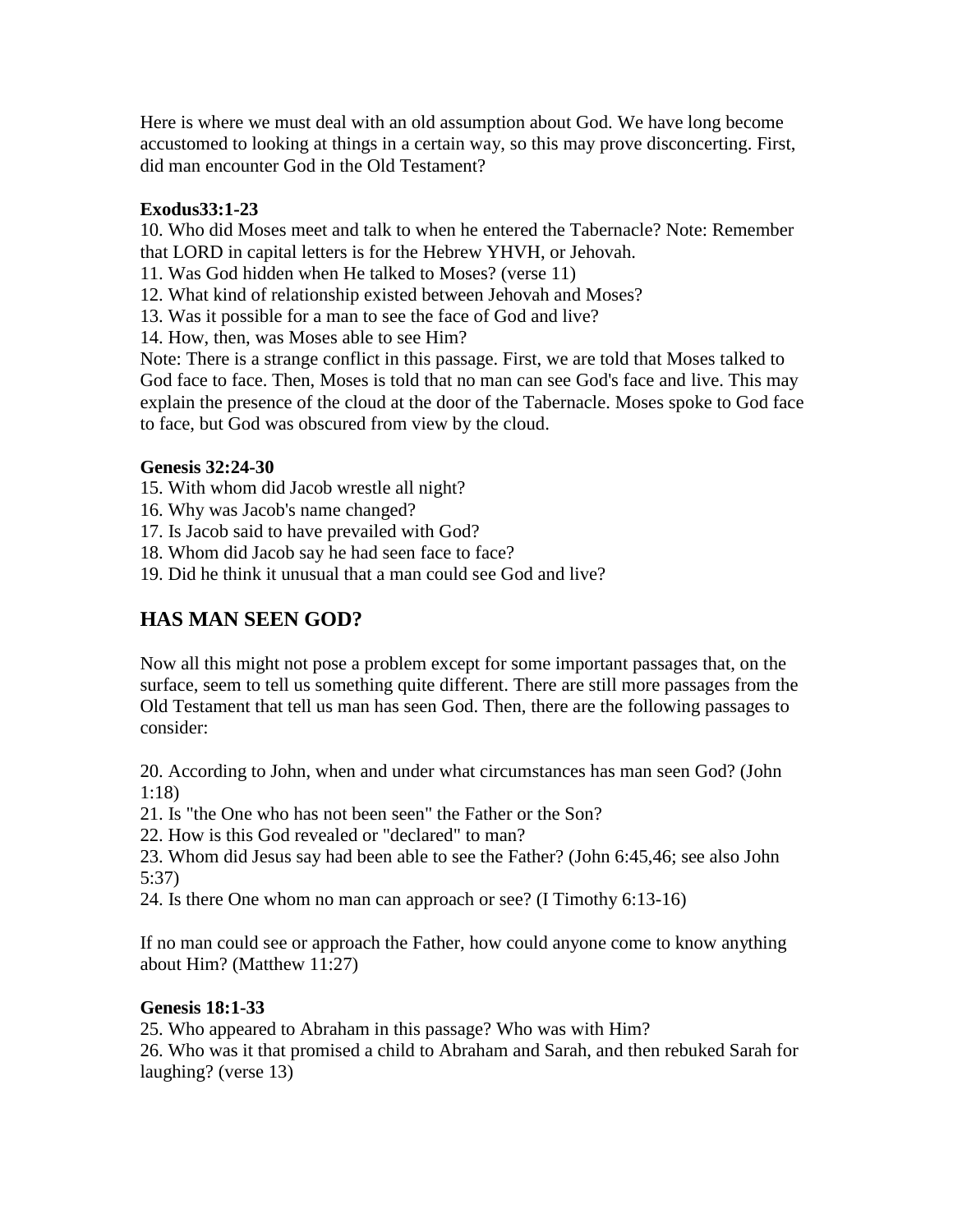Note: Remember that "LORD" in capitals is the translation of the Hebrew YHVH or Jehovah.

27. With whom did Abraham share a meal?

28. With whom was Abraham pleading and receiving answers regarding the lives in Sodom?

29. Was Moses able to behold the similitude of Jehovah? (Numbers 12:8)

Now if these and others saw and heard Jehovah, while no man was able to see the Father or hear His voice, who then is Jehovah? To answer this, we must digress slightly.

## **ABOUT ANGELS**

The word angel comes from the Greek angeles or "messenger." Since it means "messenger," it can and does have a broad variety of uses. So does its Hebrew equivalent, malak. Both words really should be translated "messenger" everywhere. You could then determine what sort of messenger by the context: Is this a spirit being sent with a message from God, or a mere man bringing a message from one man to another? The following passages will serve to illustrate.

30. Was John the baptist an "angel" or merely a messenger? (Matthew 11:10)

Note: The word messenger in this passage is the Greek angeles.

31. Could Satan have an angel or "messenger"? II Corinthians 12:7, and 11:14)

32. Is a human priest a messenger or an "angel"? (Malachi 2:7)

Note: The word malak, commonly translated "angel," merely means "messenger" and is correctly translated that way repeatedly. See I Kings 19:2 and II Kings 9:18. In spite of all this, the word angel is useful, because it has come to mean a specific kind of messenger--a spirit being, sent by God to carry a message, or otherwise do His bidding--a divine messenger.

33. Are there different levels or kinds of divine messengers? (I Thessalonians 4:16; Jude 1:9)

Note: "Archangel" simply means "chief messenger." 34. Are angels worthy of worship? (Revelation 22:6-9)

## **Judges 6:11-23**

Note: This is one of many Old Testament passages where we are introduced to One called the "Angel of the LORD." This is better rendered "Messenger of Jehovah," because we shall soon see that this is no "angel" in the traditional sense of the word. Verse 13 illustrates the difference between "Lord" and "LORD." It should be rendered: "Oh my Lord, if Jehovah be with us..."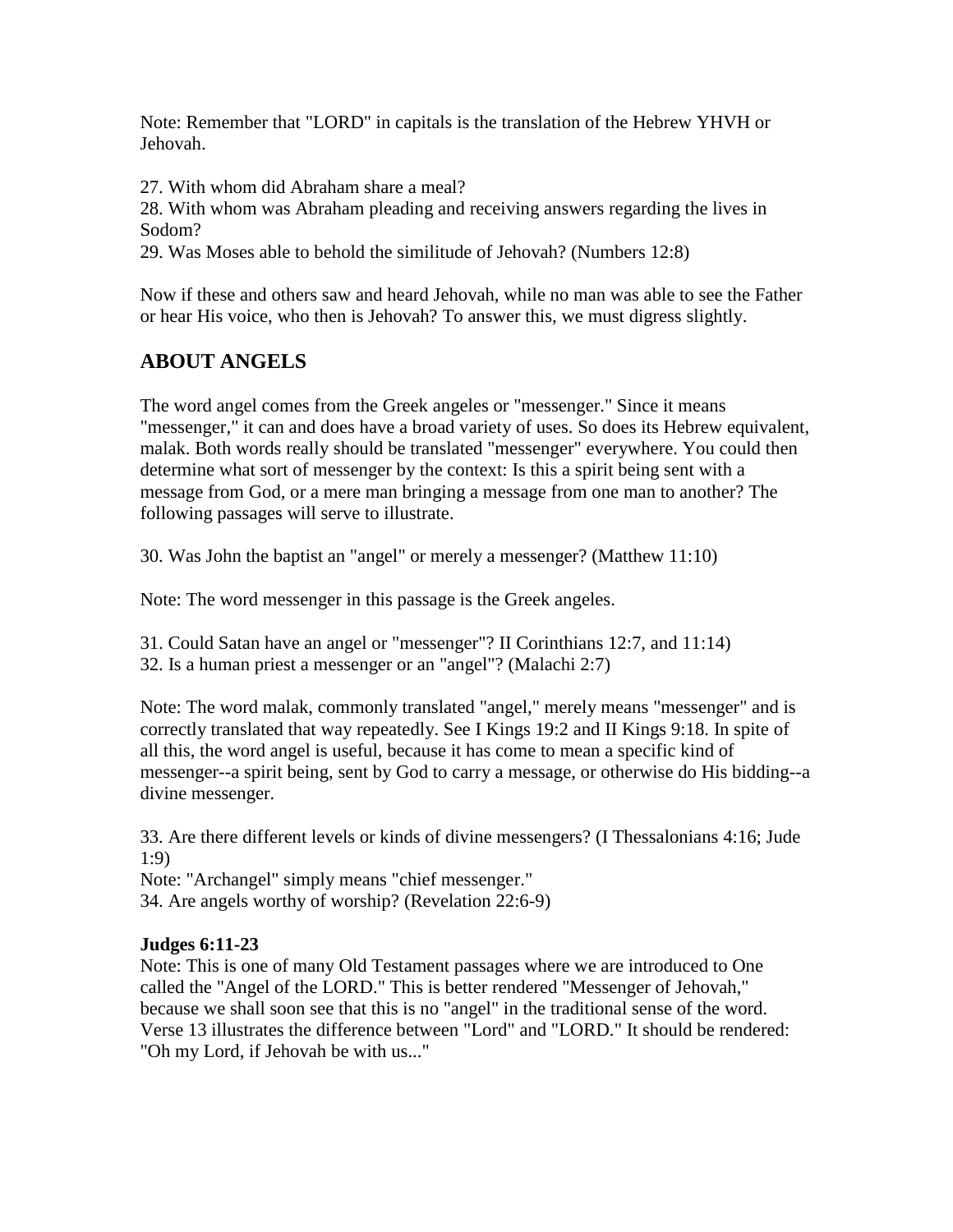35. Is this conversation between Gideon and an angel, or between Gideon and Jehovah? (See verses 14,16)

36. Did Gideon know who he was talking to from the first?

37. Why was Gideon afraid for having seen the face of the Messenger of Jehovah? (Deuteronomy 4:33; Exodus 33:20)

## **Joshua 5:13-15**

38. Who was it that Joshua saw here? Could it have been the God whom no man can see?

- 39. Did the "man" allow Joshua to worship Him?
- 40. What is the significance of having Joshua remove his shoes?

## **Exodus3:1-6**

- 41. Who appeared to Moses in the burning bush?
- 42. Who saw Moses turn aside to look at the bush? (Read carefully.)
- 43. Who called to Moses from the bush?
- 44. Why did Moses have to remove his shoes?
- 45. Does it seem likely that Joshua and Moses both encountered the same being?

46. Was this being an "angel" in the traditional sense, or a "messenger" speaking and acting as "God"?

## **Matthew 4:8-11**

47. Did the devil seek worship of himself!

48. What was Jesus' response?

## **Ezekiel 28:11-17**

49. Who is the "king of Tyre" in this passage?

Note: There are two major clues here. First, he is said to have been in Eden, the garden of God. Besides Adam and Eve, who was there? Second, he is called the "anointed cherub that covers."

50. Was he a begotten or created being?

#### **Ezekiel 10:1-22**

- 51. Write a summary description of a cherub.
- 52. Are cherubim very close to the throne of God?
- 53. Are they spirit beings?
- 54. Are they a kind of "angel"?

## **Isaiah 6:1-7**

- 55. Who was it that Isaiah saw in this vision?
- 56. Does this passage suggest the existence of yet a dif ferent kind of angel?
- 57. How does a seraph differ from a cherub?

Note: In Hebrew, the im ending to a word signifies the plural. Hence a seraph is one, seraphim is plural.